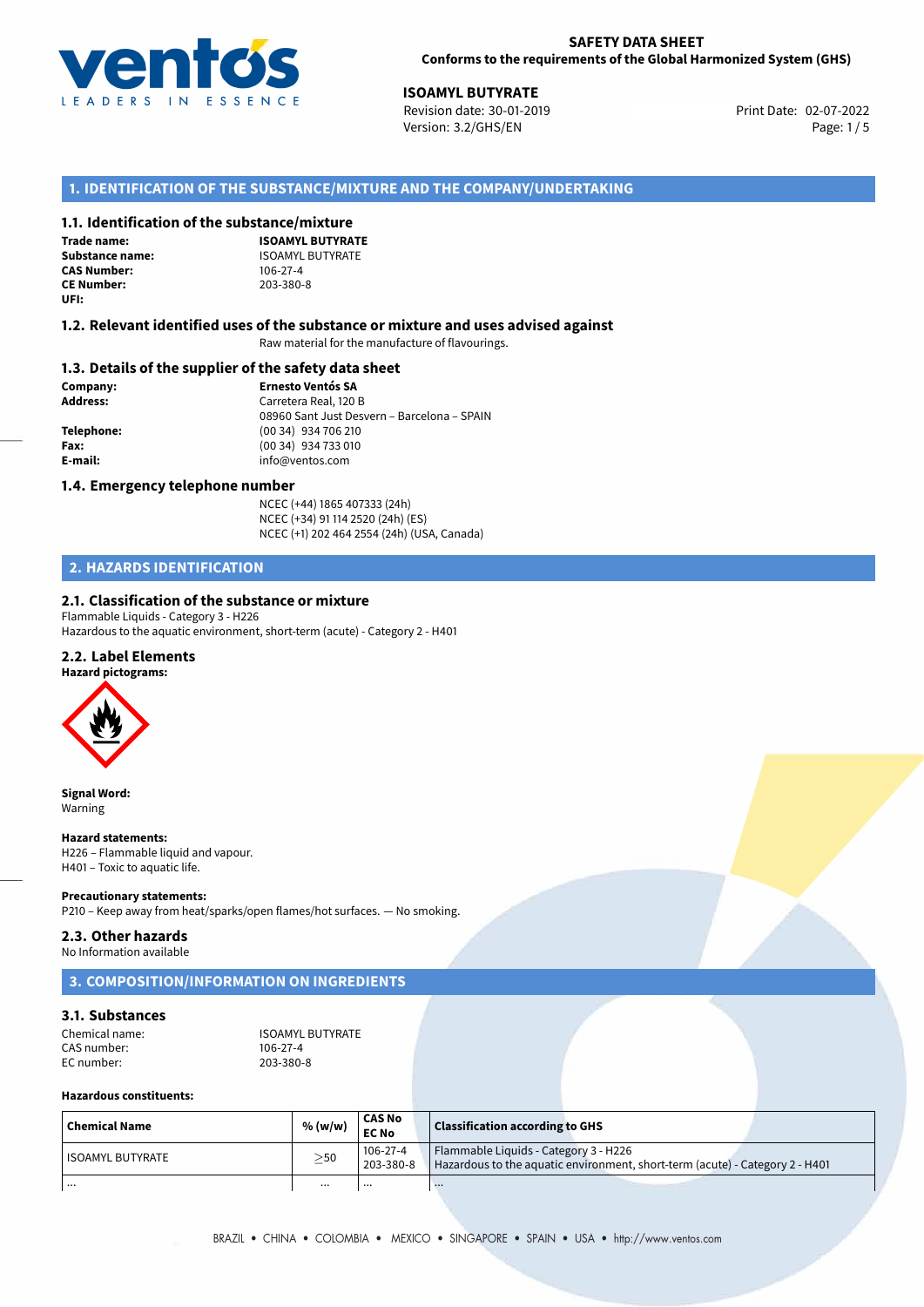

#### **SAFETY DATA SHEET Conforms to the requirements of the Global Harmonized System (GHS)**

02-07-2022 **ISOAMYL BUTYRATE** Revision date: 30-01-2019 Print Date: Version: 3.2/GHS/EN Page: 2 / 5

| .                                                                                                   |                |            | $\cdots$                                                                     |  |
|-----------------------------------------------------------------------------------------------------|----------------|------------|------------------------------------------------------------------------------|--|
| 2-METHYLBUTYL BUTYRATE                                                                              | $>10$ ; $<$ 25 | 51115-64-1 | Flammable Liquids - Category 3 - H226                                        |  |
|                                                                                                     |                | 256-973-9  | Hazardous to the aquatic environment, short-term (acute) - Category 2 - H401 |  |
| $\epsilon$ , and the field are a refinite the second exchange contract the constraint of $\epsilon$ |                |            |                                                                              |  |

[See the full text of the hazard statements in section 16.](#page-4-0)

#### **3.2. Mixtures**

Not applicable.

# **4. FIRST-AID MEASURES**

#### **4.1. Description of necessary first aid measures**

| Ingestion:    | Rinse mouth with water.                                                                                               |  |  |  |
|---------------|-----------------------------------------------------------------------------------------------------------------------|--|--|--|
|               | Obtain medical advice.                                                                                                |  |  |  |
|               | Keep at rest. Do not induce vomiting.                                                                                 |  |  |  |
| Eye contact:  | In case of contact with eyes, rinse immediately with plenty of water for at least 15 minutes and seek medical advice. |  |  |  |
| Inhalation:   | Remove person to fresh air and keep at rest.                                                                          |  |  |  |
|               | Seek immediate medical advice.                                                                                        |  |  |  |
| Skin contact: | Take off immediately all contaminated clothing.                                                                       |  |  |  |
|               | Thoroughly wash affected skin with soap and water.                                                                    |  |  |  |
|               | Seek medical attention if symptoms persist.                                                                           |  |  |  |
|               |                                                                                                                       |  |  |  |

# **4.2. Most important symptoms and effects, both acute and delayed**

No information available.

## **4.3. Indication of any immediate medical attention and special treatment needed**

No information available.

## **5. FIRE-FIGHTING MEASURES**

### **5.1. Extinguishing Media**

Water spray, carbon dioxide, dry chemical powder or appropriate foam. For safety reasons do not use full water jet.

#### **5.2. Special hazards arising from the substance or mixture**

Known or Anticipated Hazardous Products of Combustion: Emits toxic fumes under fire conditions.

### **5.3. Advice for firefighters**

High temperatures can lead to high pressures inside closed containers. Avoid inhalation of vapors that are created. Use appropriate respiratory protection. Do not allow spillage of fire to be poured into drains or watercourses. Wear self-contained breathing apparatus and protective clothing.

## **6. ACCIDENTAL RELEASE MEASURES**

### **6.1. Personal precautions, protective equipment and emergency procedures**

Evacuate surronding areas. Ensure adequate ventilation. Keep unnecessary and unprotected personnel from entering. Do not breathe vapor/spray. Avoid contact with skin and eyes. Information regarding personal protective measures: see section 8.

#### **6.2. Environmental precautions**

To avoid possible contamination of the environment, do not discharge into any drains, surface waters or groundwaters.

### **6.3. Methods and materials for containment and cleaning up**

Cover with an inert, inorganic, non-combustible absorbent material (e.g. dry-lime, sand, soda ash). Place in covered containers using non-sparking tools and transport outdoors. Avoid open flames or sources of ignition (e.g. pilot lights on gas hot water heater). Ventilate area and wash spill site after material pickup is complete.

### **6.4. Reference to other sections**

Information regarding exposure controls, personal protection and disposal considerations can be found in sections 8 and 13.

## **7. HANDLING AND STORAGE**

## **7.1. Precautions for safe handling**

Do not store or handle this material near food or drinking water. Do not smoke. Avoid contact with the eyes, skin and clothing. Wear protective clothing and use glasses. Observe the rules of safety and hygiene at work. Keep in the original container or an alternative made from a compatible material.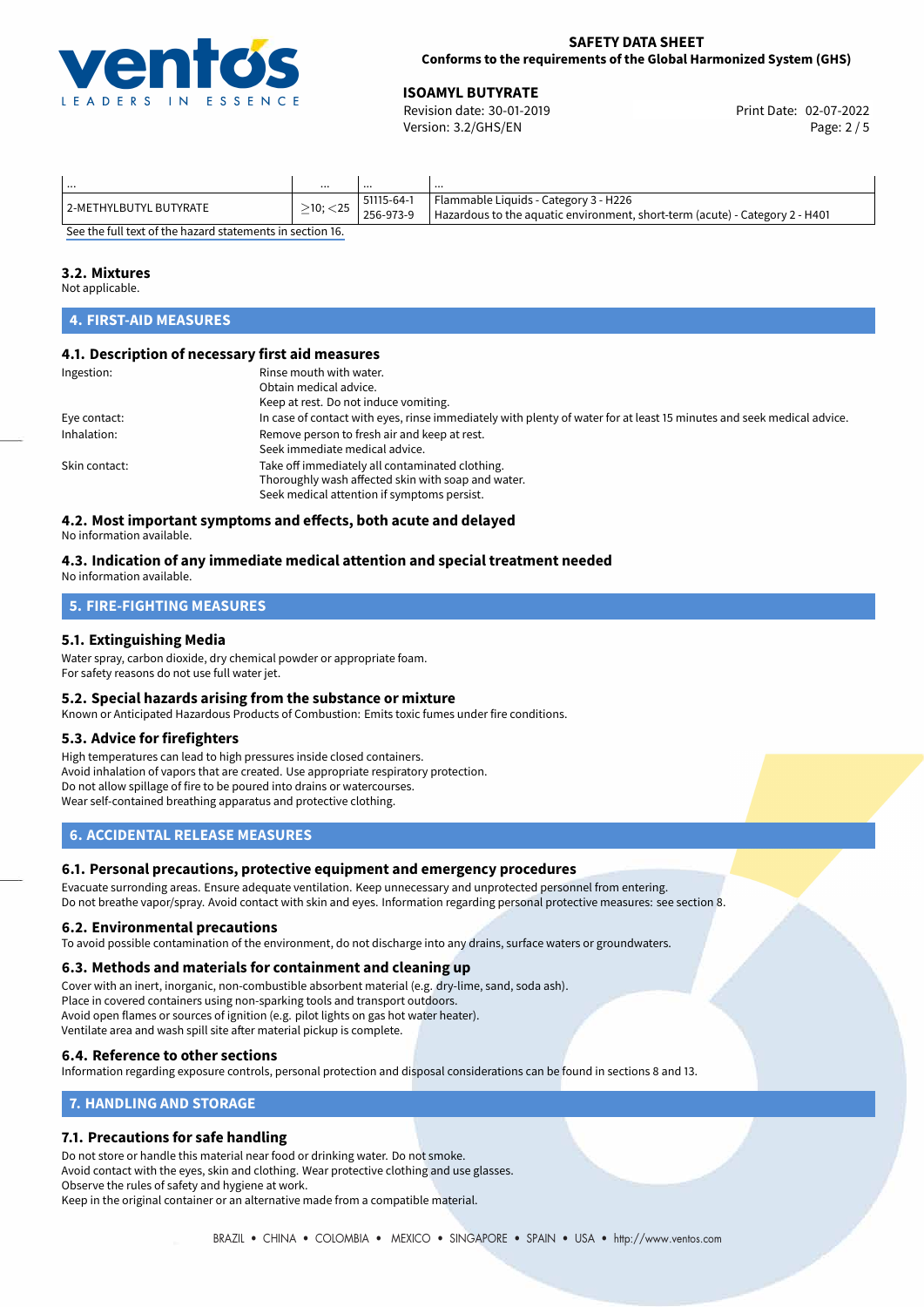

02-07-2022 **ISOAMYL BUTYRATE** Revision date: 30-01-2019 Print Date: Version: 3.2/GHS/EN Page: 3 / 5

## **7.2. Conditions for safe storage, including any incompatibilities**

Store in tightly closed and preferably full containers in a cool, dry and ventilated area, protected from light. Keep away from sources of ignition (e.g. hot surfaces, sparks, flame and static discharges). Keep away from incompatible materials (see section 10).

#### **7.3. Specific end use(s)**

No information available.

## **8. EXPOSURE CONTROLS AND PERSONAL PROTECTION**

### **8.1. Control parameters**

Components with occupational exposure limits: None known.

#### **8.2. Exposure controls**

Measures should be taken to prevent materials from being splashed into the body. Provide adequate ventilation, according to the conditions of use. Use a mechanical exhaust if required.

### **8.3. Individual protection measures, such as personal protective equipment**

| Eye/Face protection:             | Chemical safety goggles are recommended. Wash contaminated goggles before reuse.                                                            |
|----------------------------------|---------------------------------------------------------------------------------------------------------------------------------------------|
| Hand Protection:                 | Chemical-resistant gloves are recommended. Wash contaminated gloves before reuse.                                                           |
| Body protection:                 | Personal protective equipment for the body should be selected based on the task being performed and the risks<br>involved.                  |
| Respiratory Protection:          | In case of insufficient ventilation, use suitable respiratory equipment.                                                                    |
| Environmental exposure controls: | Emissions from ventilation or process equipment should be checked to ensure they comply with environmental<br>protection legislation.       |
|                                  | In some cases, filters or engineering modifications to the process equipment will be necessary to reduce emissions to<br>acceptable levels. |

## **9. PHYSICAL AND CHEMICAL PROPERTIES**

#### **9.1. Information on basic physical and chemical properties**

Appearance: Liquid Colour: Conforms to standard Odour: Conforms to standard Odour theshold: Not determined pH: Not determined Melting point/freezing point: Not determined Boling point/boiling range (°C): 176 - 178 Flash point: 58 ºC Evaporation rate: Not determined Flammability: Not determined Lower flammability/Explosive limit: Not determined Upper flammability/Explosive limit: Not determined Vapour pressure: Vapour pressure: Vapour Density: Not determined Density: 0,859−0,869 g/mL (20°C)<br>Relative density: 0.859−0,869 (20°C) Relative density: 0,859−0,869 (20<sup>o</sup>C)<br>Water solubility: 0,859−0,869 (20<sup>o</sup>C) Solubility in other solvents: SOLUBLE IN ETHANOL Partition coefficient n-octanol/water: Not determined Auto-ignition temperature: Not determined Decomposition temperature: Not determined Viscosity, dynamic: Not determined Viscosity, kinematic: Not determined Explosive properties: Not determined Oxidising properties:  $\blacksquare$ 

**INSOLUBLE IN WATER** 

### **10. STABILITY AND REACTIVITY**

#### **10.1. Reactivity**

No hazardous reactions if stored and handled as prescribed/indicated.

## **10.2. Chemical stability**

The product is stable if stored and handled as prescribed/indicated.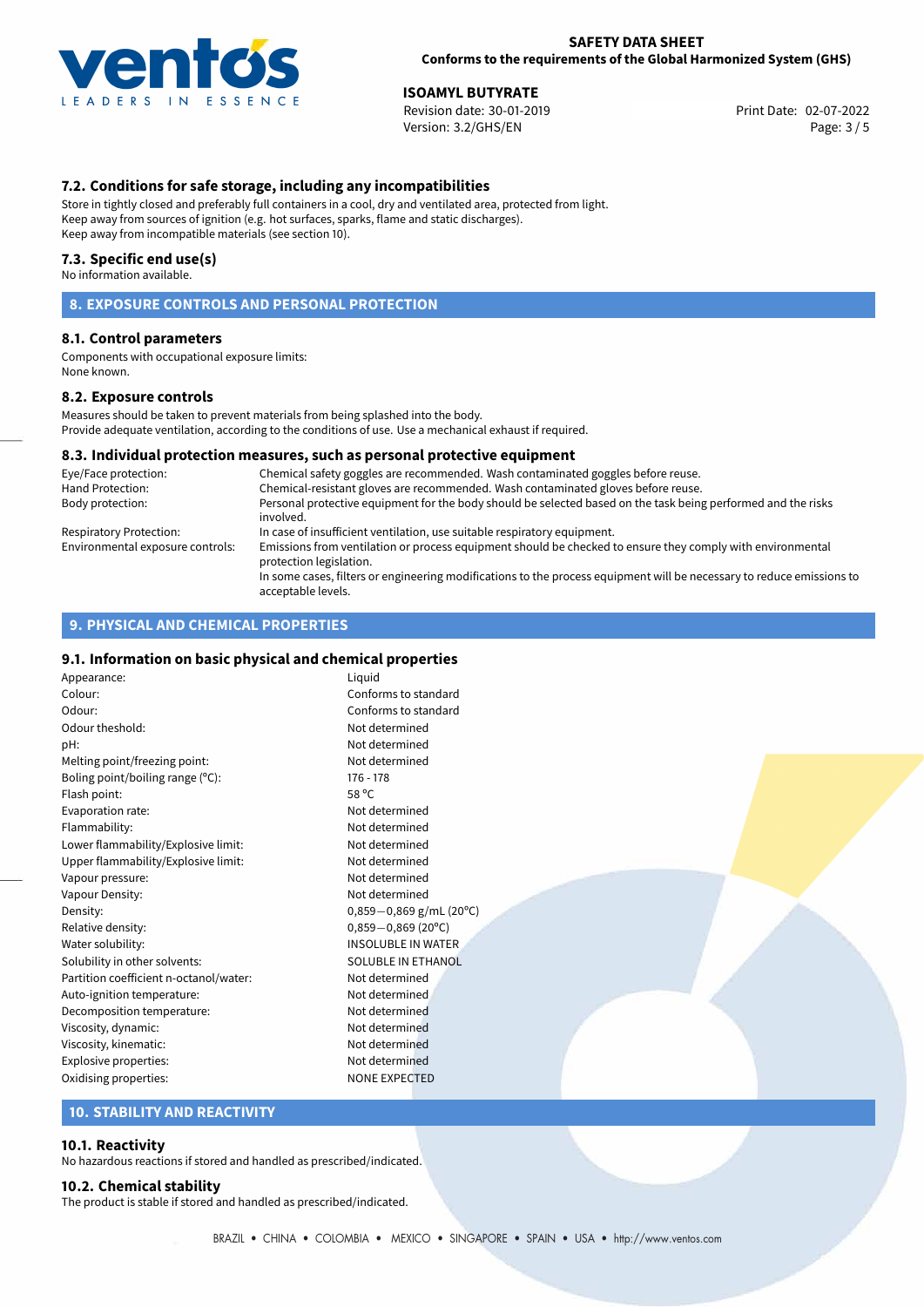

02-07-2022 **ISOAMYL BUTYRATE** Revision date: 30-01-2019 Print Date: Version: 3.2/GHS/EN Page: 4 / 5

## **10.3. Possibility of hazardous reactions**

No hazardous reactions if stored and handled as prescribed/indicated.

#### **10.4. Conditions to Avoid**

Conditions to Avoid: Excessive heat, flame or other ignition sources.

#### **10.5. Incompatible materials**

Avoid contact with strong acids and bases and oxidizing agents.

#### **10.6. Hazardous decomposition products**

During combustion may form carbon monoxide and unidentified organic compounds.

## **11. TOXICOLOGICAL INFORMATION**

| <b>Acute toxicity</b>             | Based on the data available, the criteria for classification are not met. |
|-----------------------------------|---------------------------------------------------------------------------|
| <b>Skin corrosion/irritation</b>  | Based on the data available, the criteria for classification are not met. |
| Serious eye damage/irritation     | Based on the data available, the criteria for classification are not met. |
| Respiratory or skin sensitisation | Based on the data available, the criteria for classification are not met. |
| Germ cell mutagenicity            | Based on the data available, the criteria for classification are not met. |
| <b>Carcinogenicity</b>            | Based on the data available, the criteria for classification are not met. |
| Reproductive toxicity             | Based on the data available, the criteria for classification are not met. |
| <b>STOT-single exposure</b>       | Based on the data available, the criteria for classification are not met. |
| STOT-repeated exposure            | Based on the data available, the criteria for classification are not met. |
| <b>Aspiration hazard</b>          | Based on the data available, the criteria for classification are not met. |

## **12. ECOLOGICAL INFORMATION**

#### **12.1. Toxicity**

**Assessment:** Toxic to aquatic life. **Experimental/calculated data:** No information available.

## **12.2. Degradability**

No information available.

#### **12.3. Bioaccumulative potential** No information available.

**12.4. Soil mobility**

No information available.

### **12.5. Other adverse effects**

See also sections 6, 7, 13 and 15 Do not allow to get into waste water or waterways.

## **13. DISPOSAL CONSIDERATIONS**

#### **13.1. Waste treatment methods**

Dispose of in accordance with national and local environmental regulations.

## **14. TRANSPORT INFORMATION**

|                                  | ADR/RID/ADN           | <b>IMDG</b>             | <b>IATA-ICAO</b>      |  |  |
|----------------------------------|-----------------------|-------------------------|-----------------------|--|--|
| 14.1. UN Number                  | UN2620                | UN2620                  | UN2620                |  |  |
| 14.2. UN Proper Shipping Name    | <b>AMYL BUTYRATES</b> | AMYL BUTYRATES (ISOAMYL | <b>AMYL BUTYRATES</b> |  |  |
|                                  |                       | <b>BUTYRATE)</b>        |                       |  |  |
| 14.3. Transport Hazard Class(es) |                       |                         |                       |  |  |
| 14.4. Packing Group              | Ш                     | $\mathbf{III}$          | Ш                     |  |  |
| 14.5. Environmental hazards      | No                    | <b>No</b>               | No                    |  |  |
| Additional information           |                       |                         |                       |  |  |

#### **14.6 Special precautions for user**

None known